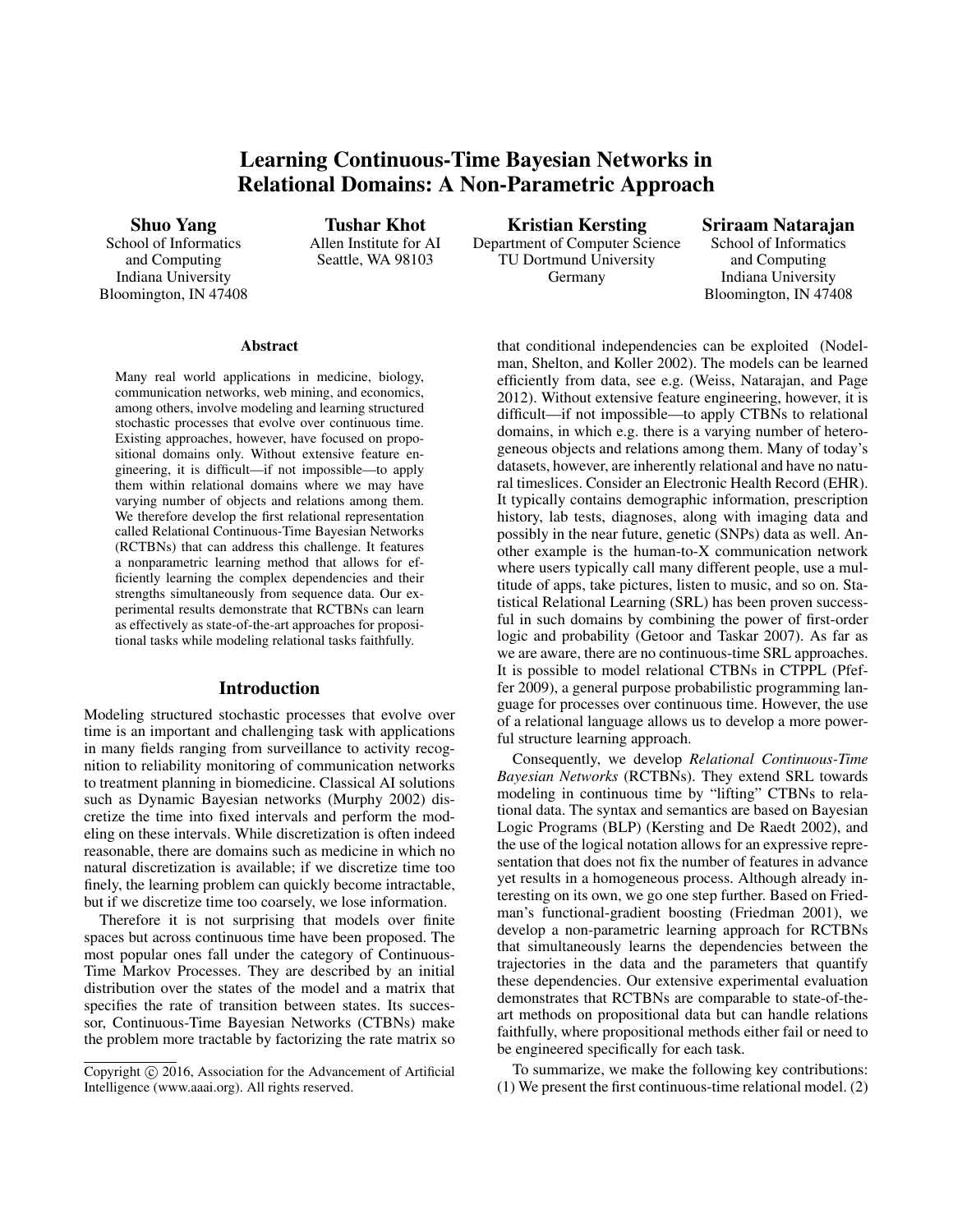We develop a non-parametric learning algorithm for learning these models. (3) We prove the convergence properties of our algorithm. (4) Finally, we show that our algorithm can even model propositional data created by other methods effectively while faithfully modeling relational data.

We proceed as follows. After briefly reviewing CTBNs, we lift them to the relational case and prove that the resulting RCTBNs are homogeneous. We then show how to learn RCTBNs from data and prove convergence. Before concluding, we present our experimental results.

# Background

While we will introduce relational concepts on-the-fly, let us briefly review CTBNs and functional gradient boosting.

#### Continuous Time Bayesian Networks (CTBNs)

As mentioned earlier, although Dynamic Bayesian Networks (DBNs) can be effective temporal models, they require discretization of time to specific slots and cannot answer queries outside these discretizations. Naturally, the question is, what rate should the DBNs use if the events all occur at distinct paces? An obvious way is to model the system at the shortest possible period (i.e. highest changing rate). However, this can lead to an increased computational cost for inference, even an exponential explosion when performing inference tasks over time. Continuous time Markov processes (CTMPs) (El-Hay et al. 2006) avoid the requirement for choosing the sampling rate by modeling the time continuously. However, since it models the transition distributions over the joint states of all variables, the size of the CTMP intensity matrix increases exponentially in the number of variables. With the forte of compact representation carried over from BNs, CTBNs (Nodelman, Shelton, and Koller 2002) model the continuous time process as the CTMP family does, but use a factored representation that compactly models joint distributions.

Following the conventional notations in BNs (Pearl 1988), we use  $X = \{X_1, X_2, ..., X_n\}$  to denote the collection of random variables, but now each  $X_i$  is not a discrete-valued variable but a process variable indexed by time  $t \in [0, \infty)$ . More precisely,  $x_i(t)$  denotes the value of  $X_i$  at time t. Accordingly, the instantiation of the parents of  $X_i$  at time t is represented as  $Pa_{X_i}(t)$ . The instantiation of a particular set of values of  $X(t)$  for all t is called a *trajectory*. The key difference to BNs is the use of *conditional intensity matrices* (CIMs) instead of conditional probability distributions. Recall that BNs use parameters  $P(X_i|pa_i^j)$  which indicates the conditional distributions of  $X_i$  given its parents taking the  $j<sup>th</sup>$  configuration. Since CTBNs model the distribution over the variable's trajectories, a CIM induces a distribution over the dynamics of  $X_i(t)$  given the values of  $Pa(X_i)$  at time t (denoted by  $pa_i^j$ ), which is defined as:

$$
Q_{X_i|pa_i^j} = \begin{bmatrix} -q_{x_i^1|pa_i^j} & q_{x_i^1x_i^2|pa_i^j} & \cdots & q_{x_i^1x_i^{r_i}|pa_i^j} \\ q_{x_i^2x_i^1|pa_i^j} & -q_{x_i^2|pa_i^j} & \cdots & q_{x_i^2x_i^{r_i}|pa_i^j} \\ \vdots & \vdots & \ddots & \vdots \\ q_{x_i^{r_i}x_i^1|pa_i^j} & q_{x_i^{r_i}x_i^2|pa_i^j} & \cdots & -q_{x_i^{r_i}|pa_i^j} \\ \text{base } x_i \text{ denotes the number of states the discrete two} \end{bmatrix}
$$

where  $r_i$  denotes the number of states the discrete vari-

able  $X_i$  can take,  $q_{x_i^k|pa_i^j} = \sum_{k'\neq k} q_{x_i^k x_i^{k'}|pa_i^j}$  and  $q_{x_i^k|pa_i^j}$ ,  $q_{x_i^k x_i^{k'} | pa_i^j} \ge 0$ . It is factored into two components:  $\mathbf{q}_{X_i}$ , an *exponential distribution* over when the next transition will occur, and  $\bm{\theta}_{X_i} = \bm{q}_{X_i^k X_i^{k'}} / \bm{q}_{X_i^k} (k' \neq k)$ , a *multinomial distribution* over the next state. For example,  $\theta_{x_i^1 x_i^2 | pa_i^j}$  is the probability of  $X_i$  transitioning from state 1 to state 2 given its parents' value,  $pa_i^j$ . If  $X_i$  is in state  $k$ , it would stay in this state for an amount of time that is exponentially distributed with parameter  $q_{x_i^k|pa_i^j}$ , given its parents' value is  $pa_i^j$ . The expected time to transition is  $\mathbb{E}_t = 1/q_{x_i^k|pa_i^j}$ . Upon transitioning,  $X_i$  shifts from its k-th state to  $k'$ -th state with probability  $q_{x_i^k x_i^{k'} | pa_i^j}/q_{x_i^k | pa_i^j}$ . For details, we refer to first CTBN work (Nodelman, Shelton, and Koller 2002).

Instead of a single probability distribution for  $X_i$  given a specific instantiation of its parents as in BNs, CTBNs have one CIM for every configuration of its parent set. Since  $\prod_{X_t \in \textbf{Pa}(X_i)} r_t$ , there are  $v_i$  conditional intensity matrices the number of configurations of  $\textbf{Pa}(X_i)$  equals to  $v_i$  = for  $X_i$  in a CTBN model, and each CIM has  $r_i \times r_i$  parameters. Because of the constraint  $q_{x_i^k|pa_i^j} = \sum_{k' \neq k} q_{x_i^k x_i^{k'}|pa_i^j}$ , the total number of independent parameters for a CTBN model over set **X** is  $\prod_{X_i \in \mathbf{X}} v_i (r_i \times r_i - r_i)$ . For an individual variable  $X_i$ , its trajectory can be viewed as a conditional Markov process, which is inhomogeneous, because the intensities vary with time. It is worth noting that the CIM is not a direct function of time but rather a function of the current values of its parent variables, which also evolve with time. However, the global process of the variable set  $X$  is a homogeneous Markov process. In fact, any CTBN can be converted to a homogeneous Markov process by *amalgamations*(Nodelman 2007) over all its CIMs into a joint intensity matrix. Simply put, *amalgamations* are the summation over the expansions of all the CIMs over the entire variable set. Within the joint intensity matrix, all intensities corresponding to two simultaneous changes are zero because both variables cannot transit at the same instant.

Finally, indeed it is sufficient to construct a CTBN with two components: the initial distribution (denoted as  $P_{\text{X}}^{0}$ ) which is specified as a Bayesian network  $\beta$  over X and a continuous transition model, specified by: i). a directed graph  $G$  similar as a BN frame but possibly with cycles; ii). a set of CIMs  $\mathbf{Q}_{\mathbf{X}|\mathbf{Pa}(\mathbf{X})}$ , for each variable  $X_i \in \mathbf{X}$ .

## (Relational) Functional Gradient Boosting

For learning RCTBNs, we will make use of (relational) functional gradient boosting. The standard gradient ascent approach starts with initial parameters  $\theta_0$  and iteratively adds the gradient  $(\Delta_i)$  of an objective function w.r.t.  $\theta_i$ . Friedman(2001) proposed an alternate approach called functional gradient boosting where the objective function is represented using a regression function  $\psi$  over the examples x and the gradients are derived with respect to  $\psi(x)$ . The key idea behind this approach is that, instead of computing the overall gradient, the gradients are approximated by computing them for each example. Each gradient term  $(\Delta_m)$  is a set of a training example and a regression value given by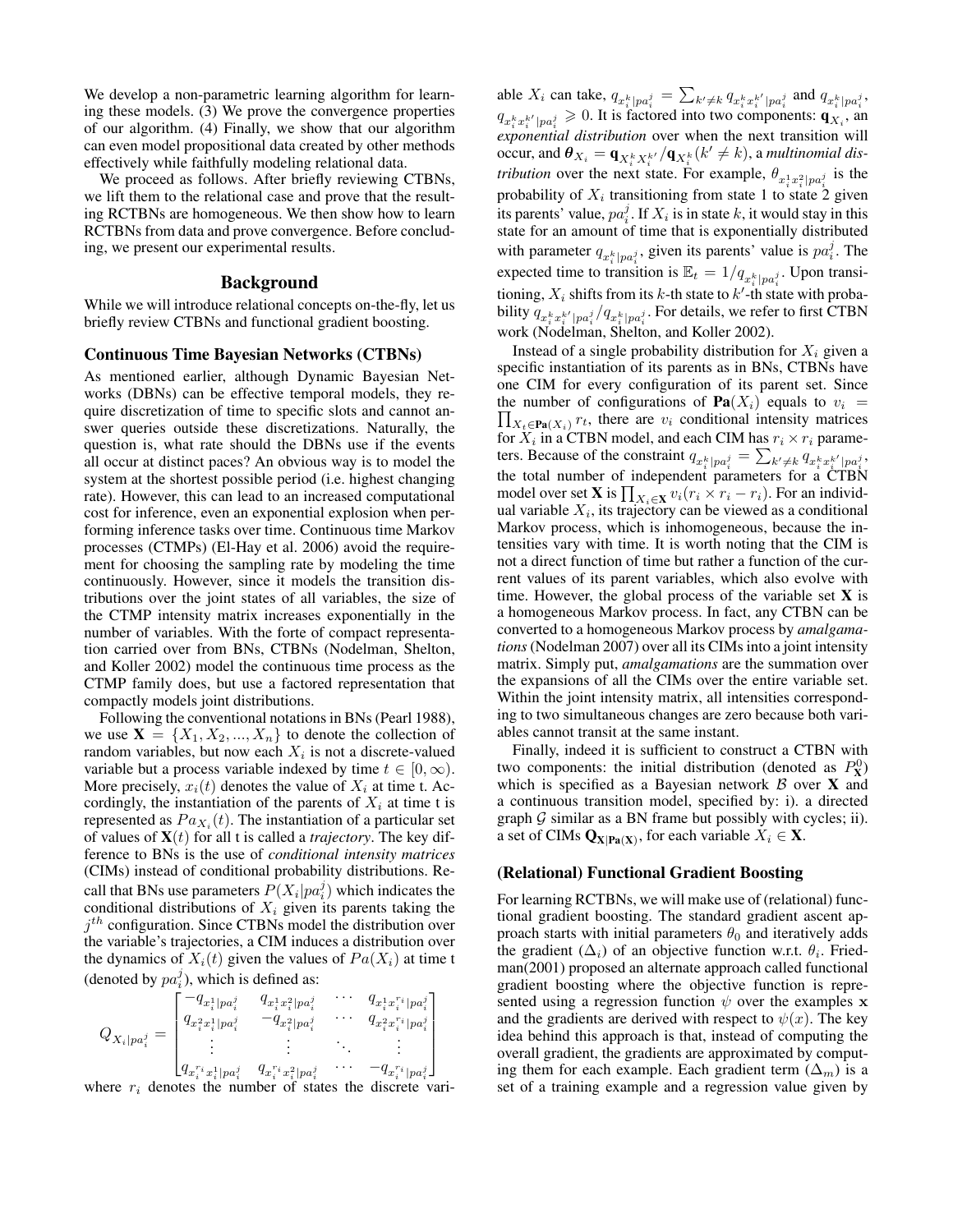the gradient w.r.t  $\psi_m(x_i)$ , i.e.,  $\langle x_i, \Delta_m(x_i) = \frac{\partial LL(x)}{\partial \psi_m(x_i)} \rangle$ . To generalize from these regression examples, a regression function  $\psi_m$  (generally regression tree) is learned to fit to the gradients . The final model  $\psi_m = \psi_0 + \hat{\psi}_1 + \cdots + \hat{\psi}_m$ is a sum over these regression trees.

This work has been extended to relational models (Natarajan et al. 2012; Karwath, Kersting, and Landwehr 2008; Sutton et al. 2000; Natarajan et al. 2011) by replacing the propositional trees with relational regression trees (Blockeel and Raedt 1998). If we assume the probability of an example  $(y_i)$  given its parents/neighbors $(x_i)$  as a sigmoid of  $\psi$ , the functional gradient of each example  $\langle \mathbf{x}_i, y_i \rangle$  w.r.t  $\psi$  is

$$
\frac{\partial \log P(y_i; \mathbf{x_i})}{\partial \psi(y_i = 1; \mathbf{x_i})} = I(y_i = 1; \mathbf{x_i}) - P(y_i = 1; \mathbf{x_i})
$$

where I is the indicator function that is 1 if  $y_i = 1$  and 0 otherwise. The expression is simply the adjustment required to match the predicted probability with the true label of the example. If the example is positive and the predicted probability is smaller than 1, this gradient is positive indicating that the predicted probability should move towards 1. Conversely, if the example is negative and the predicted probability is larger than 0, the gradient is negative, driving the value the other way.

# Relational CTBNs

We now introduce Relational CTBNs (RCTBNs) and then develop an efficient learning approach for them.

#### Syntax and Semantics

Consider the following motivating example. It is well known that the probability of developing type 2 diabetes (a hereditary disease) increases with age. Its trajectory can be modeled by CTBNs based on the expected transition time learned from data. Due to the genetic disposition, the transition probability of a person's diabetes status depends not only on his/her behavior but also on trajectories of his/her family members' diabetes status. These are in turn dynamic processes. To model relations over time faithfully, we adapt first-order logic syntax. For example, we model the family dependency using two (temporal) predicates

 $domain(Diabetes/2, discrete, [true, false])$  $domain(FamilyMember/2, discrete, [true, false])$ 

The domain representation of *Diabetes*/2 can be interpreted as a predicate that has two arguments – the first argument running over persons and the second argument denoting the continuous time. As a binary predicate, Diabetes takes *discrete* values of  $true/false. Family Member$  is a binary relation between two persons and is not temporal. Hence, it does not have time as a parameter.

To state that Mary does not have diabetes initially, we use  $Diabetes(maxy, t_0) \oplus$  <sup>1</sup>. To denote that she gets diabetes at time  $t_i$ , we use  $Diabetes(maxy, t_i) \oplus$ .

 $Family Member(x, y)$  denotes that x is a family member of  $\dot{y}$ . A sample data set could just be:

| Background Knowledge      |
|---------------------------|
| Family Member(ann,mary).  |
| Family Member(eve, Mary). |
| Family Member(ian, tom).  |
| Family Member(jack, bob). |
| Family Member(bob, Mary). |
| Family Member(tom, Mary). |
|                           |

Now, consider the following (probabilistic) rule:

$$
\forall x, t_1, \exists y, t, \quad Diabetes(x, t_1) \ominus \land
$$
  
FamilyMember
$$
(y, x) \land Diabetes(y, t) \oplus \land t_1 < t < t_2
$$
  

$$
\Rightarrow \quad P(Diabetes(x, t_2) \oplus) = 1 - e^{-q_1(t_2 - t)}
$$

It states that for all the persons  $(x)$  who do not have diabetes at time  $t_1$ , if one of his/her family members  $(y)$  develops diabetes at  $t > t_1$ , then the probability that x will have diabetes at time  $t_2$  follows the exponential distribution specified at the end of the rule (with parameter  $q_1$ ). Another rule is:

$$
\forall x, t_1, \nexists y, t, \quad Diabetes(x, t_1) \ominus \land
$$
\n
$$
FamilyMember(y, x) \land Diabetes(y, t) \oplus \land t_1 < t < t_2
$$
\n
$$
\Rightarrow \quad P(Diabetes(x, t_2) \oplus) = 1 - e^{-q_2(t_2 - t_1)}
$$

This rule contains different conditions from the first rule and says that if no family members develop diabetes in the time interval  $t_1$  to  $t_2$ , the probability that the person will have diabetes is an exponential distribution with parameter  $q_2$ .

It is clear that, if we had used a propositional CTBN, the dimension of this feature space (the number of CIMs) would be exponential in the number of family members the individual could have. In turn, when the data set is rich in  $Family Member$  relationships, this can greatly deteriorate the learning efficiency as observed by Weiss et.al(2012). Hence, following the standard observations inside SRL (Getoor and Taskar 2007), we exploit the ability to tie parameters using logic. More formally:

Definition A *RCTBN clause* consists of two components: a first-order horn clause that defines the effect of a set of influencing predicates on a target predicate and a conditional intensity matrix (CIM) that models the probability of transition of the target given the influences.

# Definition A *RCTBN program*<sup>2</sup> is a set of RCTBN clauses.

Note that there could be multiple clauses with the same head, indicating the target trajectory depends on multiple parent trajectories. Second, since we are in the relational setting, there can be many instances that satisfy a single rule for a single target. For instance, in the above rule, there can be multiple family members (i.e., several instances of  $y$ ) for the current person  $x$  and there can be multiple rules for predicting onset of diabetes. One is tempted to use various combining rules, see e.g. (Natarajan et al. 2009), for combining the

 $1$  ⊖ and ⊕ are values that we denote explicitly as against negatives in FOL. This is merely for notational simplicity.

 $2$ This is akin to Bayesian Logic Programs (Kersting and De Raedt 2002). Whereas, in the case of BLPs, a probabilistic clause consists of a first-order logic clause and a probability distribution associated with it, RCTBNs have a conditional intensity matrix associated with every clause, and the predicates are indexed by time.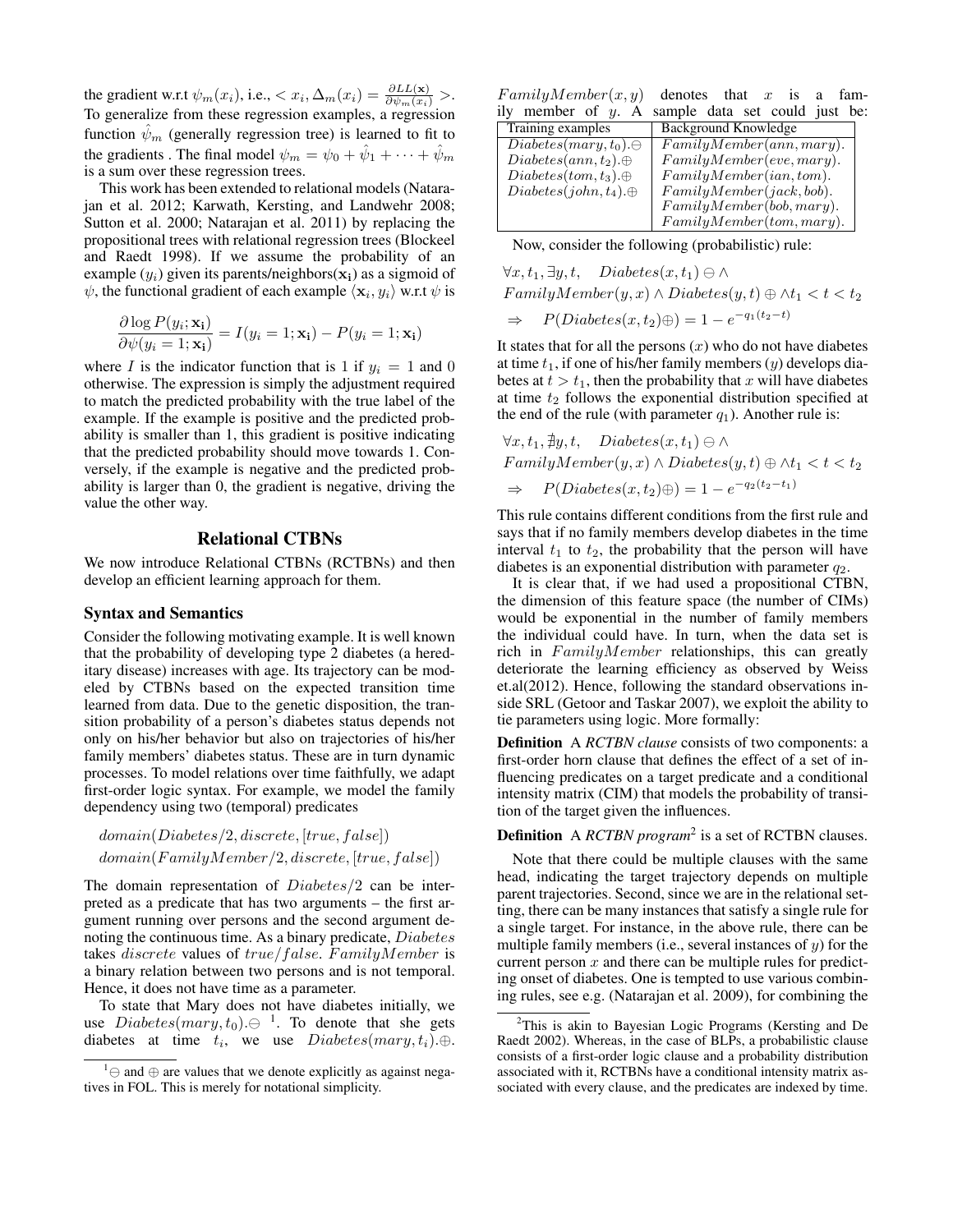different distributions from multiple clauses. However, for RCTBNs, the default amalgamation operation is sufficient to guarantee a homogeneous Markov process.

Theorem 1. *Given a set of CIMs associated with multiple RCTBN clauses, the amalgamation operation on the CIMs will result in a consistent homogeneous Markov process. The amalgamation operation is equivalent to applying the Noisy-Or combining rule to these RCTBN clauses.*

The intuition is that the amalgamation process is additive in the parameters. Similarly, we can show that the Noisy-Or operation on the exponential distribution adds the conditional intensities as well. That is, simple addition of the conditional intensities is our default combination function for the intensities (this is equivalent to applying Noisy-Or combining rule to independent transition probabilities). Nevertheless, developing equivalents of other combination functions such as weighted-mean and Noisy-And (Natarajan et al. 2009) remains an interesting direction for future research. Moreover, aggregators as used in other SRL models such as Probabilistic Relational Models (Getoor et al. 2001) can also be adopted easily in our learning formalism by allowing the search to consider aggregators of certain predicates.

Finally, it is interesting to note that unlike the directed model case of SRL models (for example BLPs), there is no necessity for explicitly checking for cycles. This is due to the fundamental assumption of the CTBN model: *two variables cannot transition out of their current state at the same instant*. So, the arcs in the transition model represent the dependencies over the trajectories, which always point from the previous time towards the current time. More precisely,  $X_i \rightleftarrows X_j$  in the transition model means  $X_i(t) \rightarrow$  $X_i(t + \triangle t)$  and  $X_i(t) \rightarrow X_i(t + \triangle t)$ . Note that  $\triangle t$  could be different in these two relations as, unlike DBNs which have a predefined sampling rate before learning the model, CTBNs model transitions over continuous time. Thus, a target variable could transit anytime based on a specific CIM during the period after the parent set changes into its current joint state and before any of them transits out of the current state. As there are no cycles in a BN within any single time slice, chain rule of BNs holds in CTBNs.

## Learning RCTBNs

We now develop a non-parametric approach for learning RCTBNs from data. Note that if the training data is complete, then during the entire trajectory of  $X$ , the values of  $Pa(X)$  are known. In turn, it is explicit at any time point which conditional intensity matrix is dominating the dynamics of X. Thus, the likelihood of the parameters can be decomposed into the product of the likelihood of the individual parameters (Nodelman, Shelton, and Koller 2003). This parameter modularity along with the structure modularity of CTBNs allow the parameters of CTBNs to be learned locally. Besides, we notice that the likelihood function is also decomposable over individual transitions along the trajectories because of the memoryless property of the exponential distribution. These lay out the theoretical foundation for applying the non-parametric RFGB approach.



Figure 1: Example trajectories of John.

Note that each training example is a segment of a trajectory that includes *not more than one* transition of the target predicate. For example, Figure 1 shows the trajectories of  $BloodPressure(BP)$ ,  $Diabetes$  and  $CVD$  for patient John. Let us assume that the goal is to predict the transition of CVD from low to high. As can be observed, every feature/predicate transits at different time points (fundamental assumption of CTBNs). This can be represented in a logical notation as we show in the bottom half of Figure 1.

Now, we first define the transition distribution from the perspective of each segment:

**positive examples** 
$$
(x_i^k \rightarrow x_i^{k'})
$$
:  
\n $P(x_i^k \rightarrow x_i^{k'} | pa_i^j) =$   
\n $\left(1 - \exp\left(-q_{x_i^k | pa_i^j} T[x_i^k x_i^{k'} | pa_i^j]\right)\right) \times \frac{q_{x_i^k x_i^k' | pa_i^j}}{q_{x_i^k | pa_i^j}}$   
\n**negative examples**  $(x_i^k \rightarrow x_i^{k''})$ :  
\n $P(x_i^k \rightarrow x_i^{k''} | pa_i^j) =$   
\n $\left(1 - \exp\left(-q_{x_i^k | pa_i^j} T[x_i^k x_i^{k''} | pa_i^j]\right)\right) \times \frac{q_{x_i^k x_i^{k''} | pa_i^j}}{q_{x_i^k | pa_i^j}}$   
\n**negative examples**  $(x_i^k \rightarrow x_i^k)$ :  
\n $P(x_i^k \rightarrow x_i^k | pa_i^j) = \exp\left(-q_{x_i^k | pa_i^j} T[x_i^k x_i^k | pa_i^j]\right)$ 

where  $T[x_i^k x_i^{k'} | pa_i^j]$  is the residence time of  $X_i$  starting from being in its  $k$ -th state till transiting to its  $k'$ -th state given its parents being in their  $j$ -th joint state. We define the function value  $\varphi_{x_s^k x_s^{k'} | pa_i^j} \in (-\infty, \infty)$  such that  $q_{x_i^k x_i^{k'} | pa_i^j} = e^{\varphi_{x_i^k x_i^{k'} | pa_i^j}} \in [0, \infty)$ . Also observe that since  $q_{x_i^k x_i^{k'} | pa_i^j}$  monotonically increases with  $\varphi_{x_i^k x_i^{k'} | pa_i^j}$ , optimization w.r.t.  $q_{x_i^k x_i^{k'} | pa_i^j}$  for CTBNs could be addressed by maximizing the loglikelihood function w.r.t.  $\varphi_{x_i^k x_i^{k'} | pa_i^j}$ .

To summarize, instead of maximizing the likelihood function by calculating the *sufficient statistics—* $\hat{T}[x_i^k|pa_i^j]$ , the total amount of time that  $X_i = x_i^k$  while  $Pa(X_i) = pa_i^j$ , and  $M[x_i^k \rightarrow x_i^{k'} | pa_i^j]$ , the total number of transitions aggregated over the trajectories (Nodelman, Shelton, and Koller 2003), we optimize the global loglikelihood function by maximizing the individual likelihood of all the segments each of which has a weight (i.e.  $\varphi_{x_i^k x_i^{k'} | pa_i^j}$ ) attached to it.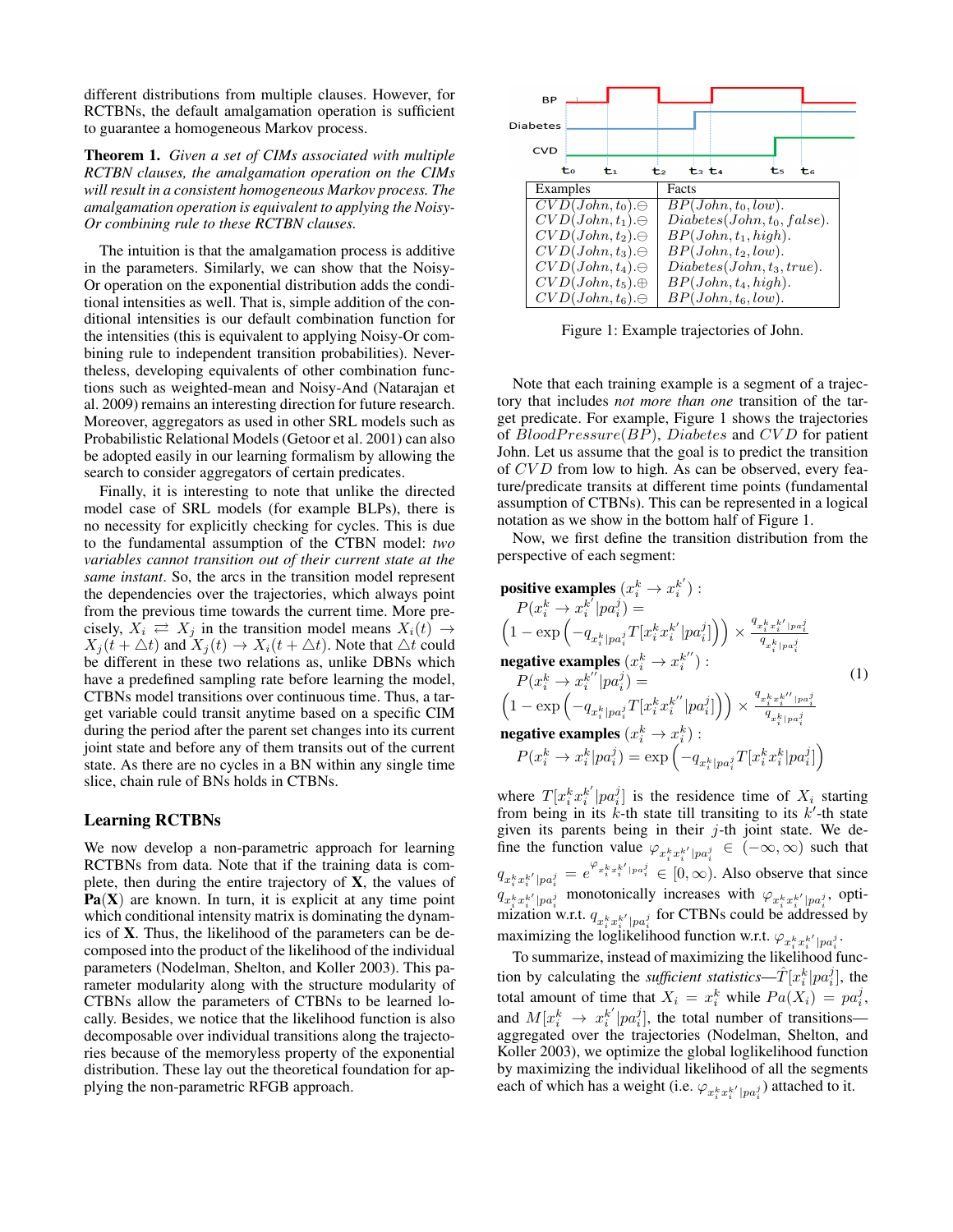In the case of binary valued target predicates, the target variable has to transit to the other state upon transiting out of the current state, so  $q_{x_i^k x_i^{k'} | pa_i^j}(k' \neq k) = q_{x_i^k | pa_i^j}$ , hence  $e^{\varphi_{x_i^k x_i^{k'} |pa_i^j}}(k' \neq k) = e^{\varphi_{x_i^k |pa_i^j}}$ , and the negative examples now only contain one case where no transition happened. So, the gradient function could be derived as:

$$
\frac{\partial LL}{\partial \varphi_{x_i^k x_i^{k'} | pa_i^j}} = \frac{\partial LL}{\partial q_{x_i^k x_i^{k'} | pa_i^j}} \cdot e^{\varphi_{x_i^k x_i^{k'} | pa_i^j}}
$$
\npositive examples

\n
$$
(x_i^k \to x_i^{k'}) : \frac{-\exp\left(-e^{\varphi_{x_i^k} | pa_i^j} T[x_i^k x_i^{k'} | pa_i^j]\right) \left(-e^{\varphi_{x_i^k} | pa_i^j} T[x_i^k x_i^{k'} | pa_i^j]\right)}{1 - \exp\left(-e^{\varphi_{x_i^k} | Pa_i^j} T[x_i^k x_i^{k'} | pa_i^j]\right)}
$$
\nnegative examples

\n
$$
(x_i^k \to x_i^k) : \frac{-T[x_i^k x_i^k | pa_i^j] \cdot \exp(\varphi_{x_i^k x_i^{k'}} | pa_i^j]}{-T[x_i^k x_i^k | pa_i^j] T[x_i^k x_i^k | pa_i^j]}
$$
\n
$$
= -e^{\varphi_{x_i^k} | pa_i^j} T[x_i^k x_i^k | pa_i^j]
$$

Based on its definition in (1), the transition probability for positive examples:  $prob^+$  $1 - \exp(-e^{\varphi_{x_i^k|pa_i^j}}T[x_i^k x_i^{k'}|pa_i^j])$ , so the gradients function can be represented in the terms of  $prob^+$  as:

$$
\frac{\partial LL}{\partial \varphi_{x_i^k x_i^{k'} | pa_i^j}} = \begin{cases}\n\text{positive examples } (x_i^k \to x_i^{k'}) : \\
\frac{-(1 - prob^+) \ln(1 - prob^+)}{prob^+} \\
\text{negative examples } (x_i^k \to x_i^k) : \\
\ln(1 - prob^+) \n\end{cases} \tag{3}
$$

This presents the weight updates of the examples in each iteration based on the current model.

Plugging (3) into the RFGB results in a convergent learner. More precisely,

Theorem 2. *There exist global maxima for the loglikelihood function.*

*Proof.* The Hessian functions of the loglikelihood function w.r.t.  $\varphi_{x_i^k x_i^{k'} | pa_i^j}$  equals to:

$$
H = \begin{cases} \text{positive examples } (x_i^k \to x_i^{k'}) : \\ \frac{(prob^+ + \ln(1 - prob^+)) \cdot (prob^+ - 1) \cdot \ln(1 - prob^+)}{(prob^+)^2} \\ \text{negative examples } (x_i^k \to x_i^k) : \\ \ln(1 - prob^+) \end{cases} \tag{4}
$$

Since  $prob^+ \in [0, 1]$ , we could derive the value ranges as: ln(1 − prob<sup>+</sup>) ∈ (−∞,0], (prob<sup>+</sup> + ln(1 − prob<sup>+</sup>)) ∈  $(-\infty, 0]$ ,  $prob^+ - 1 \in [-1, 0]$ , and  $(prob^+)^2 \in [0, 1]$ , hence the Hessian function w.r.t.  $\varphi_{x_s^k x_s^{k'} | pa_j^j}$  would always be nonpositive for any  $\varphi_{x_i^k x_i^{k'} | pa_i^j}$ . So, the loglikelihood is a concave function of  $\varphi_{x_i^k x_i^{k'} | pa_i^j}$ , which has global maxima.  $\Box$ 

Theorem 3. *RFGB for CTBNs converges when the predictions reach the true values. In other words, RFGB for CTBNs will converge to global maxima.*

*Proof.* For positive examples, let  $a = 1 - prob^+,$  based on (3) and  $L' \hat{H} \hat{op}ital's$  rule,  $\lim_{prob^{+} \to 1} \nabla^{+}$  equals to

$$
\lim_{a \to 0^+} \frac{-a \ln a}{1 - a} = \lim_{a \to 0^+} \frac{\ln a}{1 - \frac{1}{a}} = \lim_{a \to 0^+} \frac{1/a}{1/a^2} = 0^+
$$

### Algorithm 1 RCTBN-RFGB: RFGB for RCTBNs

|     | 1: function RCTBNB00ST( $TP, OP$ )                                                   |                                         |
|-----|--------------------------------------------------------------------------------------|-----------------------------------------|
| 2:  | <b>for</b> $CT$ in $TP$ <b>do</b> $\triangleright$ Iterate through target predicates |                                         |
| 3:  | $\varphi_0^{CT}$ := Initial function                                                 | $\triangleright$ Empty tree             |
| 4:  | for $1 \leq m \leq M$ do                                                             | $\triangleright$ M gradient steps       |
| 5:  | $Tr := GenExamples(CT, \varphi_{m-1}^{CT}, \overline{OP})$                           |                                         |
| 6:  |                                                                                      | $\triangleright$ Generate examples      |
| 7:  | $\Delta_m^{CT} := FitRelRegressionTree(Tr, OP)$                                      |                                         |
| 8:  |                                                                                      | $\triangleright$ Fit trees to gradients |
| 9:  | $\varphi_m^{CT} := \varphi_{m-1}^{CT} + \Delta_m^{CT}$                               | $\triangleright$ Update model           |
| 10: | end for                                                                              |                                         |
| 11: | end for                                                                              |                                         |
|     | 12: end function                                                                     |                                         |

| <b>Algorithm 2</b> Example generation for RCTBNs |                                                                                     |                                             |  |  |
|--------------------------------------------------|-------------------------------------------------------------------------------------|---------------------------------------------|--|--|
| 1: function GENEXAMPLES( $CT, \varphi, OP$ )     |                                                                                     |                                             |  |  |
| 2:                                               | $Tr := \emptyset$                                                                   |                                             |  |  |
| 3:                                               | <b>for</b> $tr_i \in OP$ <b>do</b> $\rightarrow$ Iterate over all transitions in OP |                                             |  |  |
| 4:                                               | Compute the residence time $T$ of the target predicate                              |                                             |  |  |
| 5:                                               | Compute $prob^+ = f(T, \varphi)$ $\triangleright$ Transition probability            |                                             |  |  |
| 6:                                               | if $tr_i \in CT$ then                                                               |                                             |  |  |
| 7:                                               | $\Delta(tr_i) = \frac{-(1-prob^{+})\ln(1-prob^{+})}{\text{prob}^{+}}$               |                                             |  |  |
| 8:                                               | $\triangleright$ Compute gradient of positive example                               |                                             |  |  |
| 9:                                               | else                                                                                |                                             |  |  |
| 10:                                              | $\Delta(tr_i) = \ln(1 - prob^+)$                                                    |                                             |  |  |
| 11:                                              | $\triangleright$ Compute gradient of negative example                               |                                             |  |  |
| 12:                                              | end if                                                                              |                                             |  |  |
| 13:                                              | $Tr := Tr \cup \langle tr_i, \Delta(tr_i) \rangle$                                  |                                             |  |  |
| 14:                                              | $\triangleright$ Update relational regression examples                              |                                             |  |  |
| 15:                                              | end for                                                                             |                                             |  |  |
|                                                  | 16: return $Tr$                                                                     | $\triangleright$ Return regression examples |  |  |
|                                                  | 17: end function                                                                    |                                             |  |  |

For negative examples,

$$
\lim_{prob^{+} \to 0} \nabla^{-} = \lim_{prob^{+} \to 0} \ln(1 - prob^{+}) = 0^{-}
$$

As shown above,  $\nabla^+ \in [0, +\infty)$  and converges when the prediction equals the true value of positives (i.e.  $prob^+=1$ ) while  $\nabla^- \in (-\infty, 0]$  and converges when the prediction equals the true value of negatives (i.e.  $prob^+ = 0$ ).  $\Box$ 

The algorithm for learning RCTBNs is summarized in Alg. 1, where we use  $OP$  to denote observed predicates,  $TP$  to denote the set of target predicate transitions that we are interested in and CT, the current target transition (for example, low to high of CVD). In each gradient step, we first generate examples (denoted as  $Tr$ ) based on the current  $\varphi$  function. We use standard off-the-shelf relational regression tree learning approaches (Blockeel and Raedt 1998) to get a regression tree that fits these gradients  $Tr$  (function  $FitRelRegression Tree$ ). Then, we add the learned tree  $\Delta_m^{CT}$  to the model and repeat this process. The examples are generated using Alg. 2. Since any non-transition can be used to generate a negative example, we can potentially have infinite negative examples (for every time point). To prevent skew and scalability issues, we generate negative examples only at time points when a certain predicate other than the target predicate has a transition. Algorithmically, we iterate over all the transitions in the trajectories. If the transition is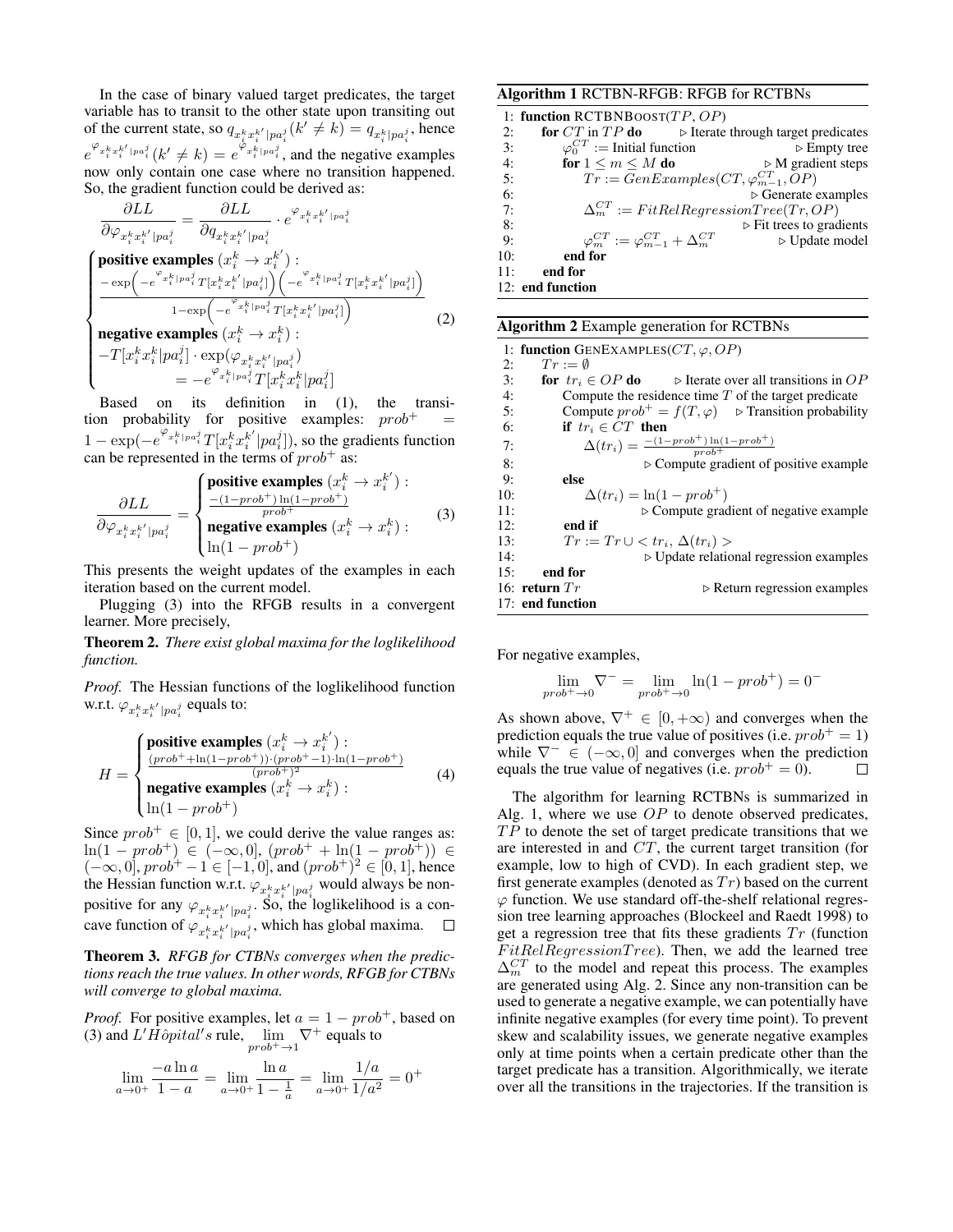

Figure 2: Left three columns, **propositional domains (Q1):** The results show no statistically significant difference between RCTBNs and state-of-the-art methods. Right column, relational experiment (Q2): (Upper frame) RCTBN model of CVD. (Bottom frame) The results show that RCTBNs can capture relations faithfully. As there is no continuous time relational model, the results are compared against "ground truth". Note that the "ground truth" does not have AUC = 1.0 because when we generated the data using forward sampling, the values are sampled based on the transition intensity calculated by  $P = 1 - e^{-q*t}$ . The AUC of ground truth is calculated based on these generating transition probabilities instead of the determinant values (i.e. 0 for positive examples and 1 for negative examples).

over the target predicate, we generate a regression example using the gradients for positive examples from (3). If the target predicate does not transit in this segment, we treat it as a negative example, and compute the gradient accordingly.

## Experiments

Our intention is to investigate whether RCTBNs truly generalize CTBNs to relational domains by addressing the following two questions:

- (Q1) How does RCTBN compare to CTBNs on propositional domains?
- (Q2) Can RCTBN-RFGB learn relational models faithfully where CTBNs would fail or need extensive feature engineering ?

To this aim we evaluated RCTBN-RFGB on propositional and relational data sets and compared it to state-ofthe-art where possible. More precisely, we employed three standard CTBN datasets from prior literature, i.e. the Drug model (Nodelman, Shelton, and Koller 2003), MultiHealth model (Weiss, Natarajan, and Page 2012) and S100 model (Weiss, Natarajan, and Page 2012). In the drug domain, the data is generated for length of 10, the target predicate is  $Joint Pain(X, T)$ and other variables include the trajectories of Eating, Fullstomach, Hungry, Uptake, Concentration, Barometer, and Drowsy. The MultiHealth data has the target predicate  $A the rosclerosis(X, T)$  and trajectories of Gender, Smoking, Age, Glucose, BMI, BP, ChestPain, AbnormalECG, MI, Troponin,

 $Throughout Theory, Arrhythmia, Stroke,$ HDL, for a length of 100. The S100 domain has 100 binary valued trajectories of length 2 and the target is  $S100(X, T)$ .

We compared RCTBN-RFGB learning approach with the state-of-the-art propositional CTBN learning approachmfCTBN (Weiss, Natarajan, and Page 2012) on these data. Note that these are *specialized domains created by the authors of the respective papers* (Nodelman et al. for Drug and Weiss et al. for MultiHealth and S100). Our goal is to demonstrate that even for data that are not created synthetically by our model, we can still learn a comparably accurate model from them. Moreover, our formalism can handle structured inputs/outputs while these prior work cannot handle them without significant feature engineering. We ran 5-fold cross validation to generate the learning curve of the loglikelihood and AUC-ROC on the test set.

(Q1) RCTBN compares well to CTBN on propositional domains: As the left three columns in Figure 2 show, our method is comparable (no statistically significant difference at p=0.05) to the best propositional method i.e. mfCTBN on data created by mfCTBN model. This answers (Q1) affirmatively – RCTBN is comparable to state-of-the-art algorithms for modeling propositional dynamic processes.

(Q2) RCTBN can capture relations faithfully where CTBNs would fail or need extensive engineering: The relational data is generated by a cardiovascular disease(CVD) model shown in Figure 2(right column, top) over a duration of 50 years. We used a latent variable,  $Healthy(X)$  to generate the transition patterns of dietary and exercise habit for individuals with healthy/unhealthy lifestyle.  $CVD(X, T)$  is